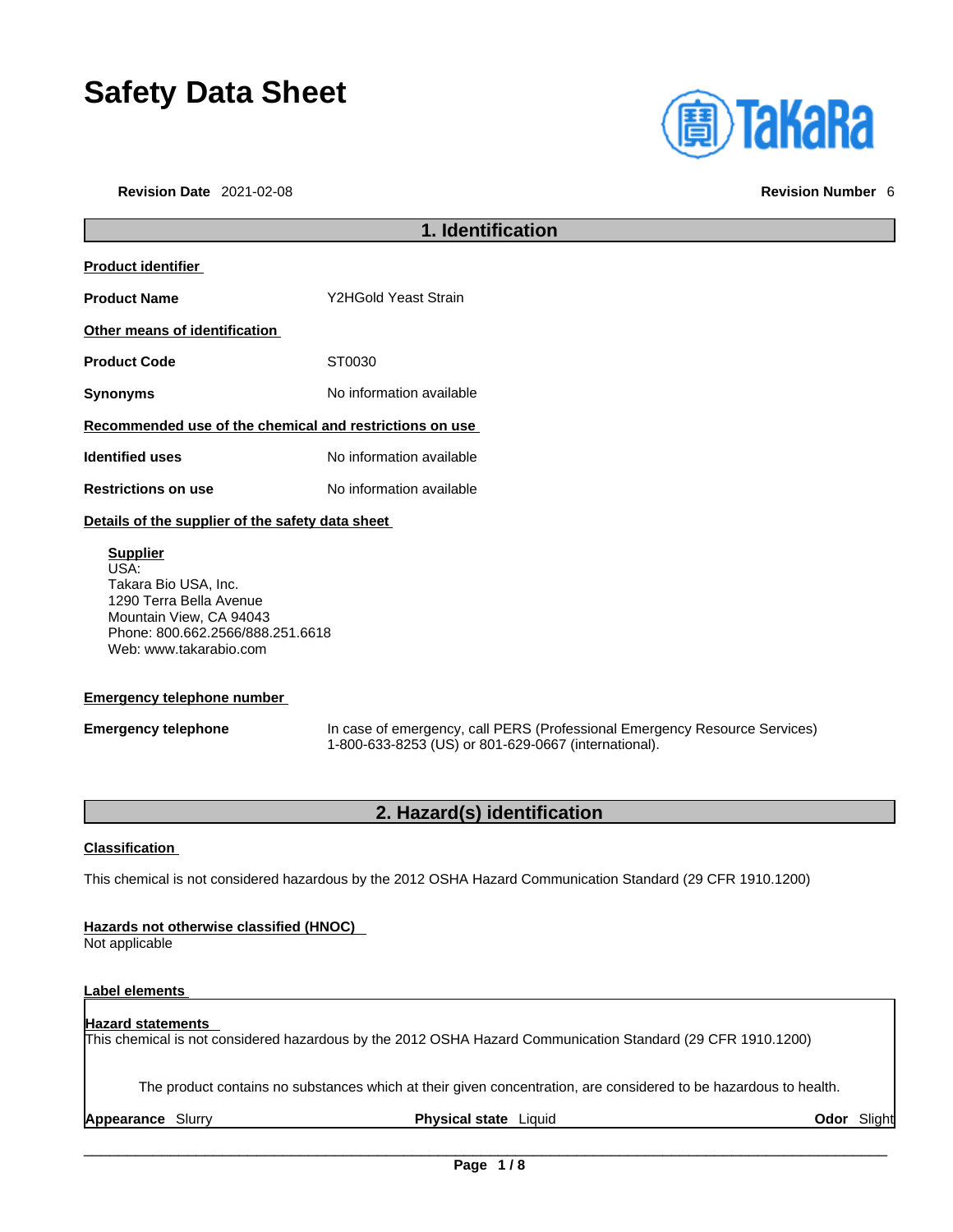#### **Other information**

May be harmful if inhaled.

# **3. Composition/information on ingredients**

#### **Substance**

Not applicable.

#### **Mixture**

| <b>OL</b><br>$\sim$<br>no.<br>nıcaı name<br>, 1151 | <b>NC</b>           | $\Omega$<br>ΛL<br>70 | secret<br>ลดเ |
|----------------------------------------------------|---------------------|----------------------|---------------|
| JVCArC<br>OI                                       | $-\sim$<br>.<br>-רה | n o<br>0<br>υc       |               |

| 4. First-aid measures |  |
|-----------------------|--|
|-----------------------|--|

#### **Description of first aid measures**

| <b>Inhalation</b> | Remove to fresh air.                                                                                                    |
|-------------------|-------------------------------------------------------------------------------------------------------------------------|
| Eye contact       | Rinse thoroughly with plenty of water for at least 15 minutes, lifting lower and upper eyelids.<br>Consult a physician. |
| Skin contact      | Wash skin with soap and water.                                                                                          |
| Ingestion         | Clean mouth with water and drink afterwards plenty of water.                                                            |
|                   |                                                                                                                         |

#### **Most important symptoms and effects, both acute and delayed**

**Symptoms** No information available.

### **Indication of any immediate medical attention and special treatment needed**

**Note to physicians** Treat symptomatically.

## **5. Fire-fighting measures**

| <b>Suitable Extinguishing Media</b>                             | Use extinguishing measures that are appropriate to local circumstances and the<br>surrounding environment. |
|-----------------------------------------------------------------|------------------------------------------------------------------------------------------------------------|
| <b>Large Fire</b>                                               | CAUTION: Use of water spray when fighting fire may be inefficient.                                         |
| Unsuitable extinguishing media                                  | Do not scatter spilled material with high pressure water streams.                                          |
| Specific hazards arising from the<br>chemical                   | No information available.                                                                                  |
| <b>Explosion Data</b><br>Sensitivity to mechanical impact None. |                                                                                                            |
| Sensitivity to static discharge                                 | None.                                                                                                      |
| Special protective equipment for                                | Firefighters should wear self-contained breathing apparatus and full firefighting turnout                  |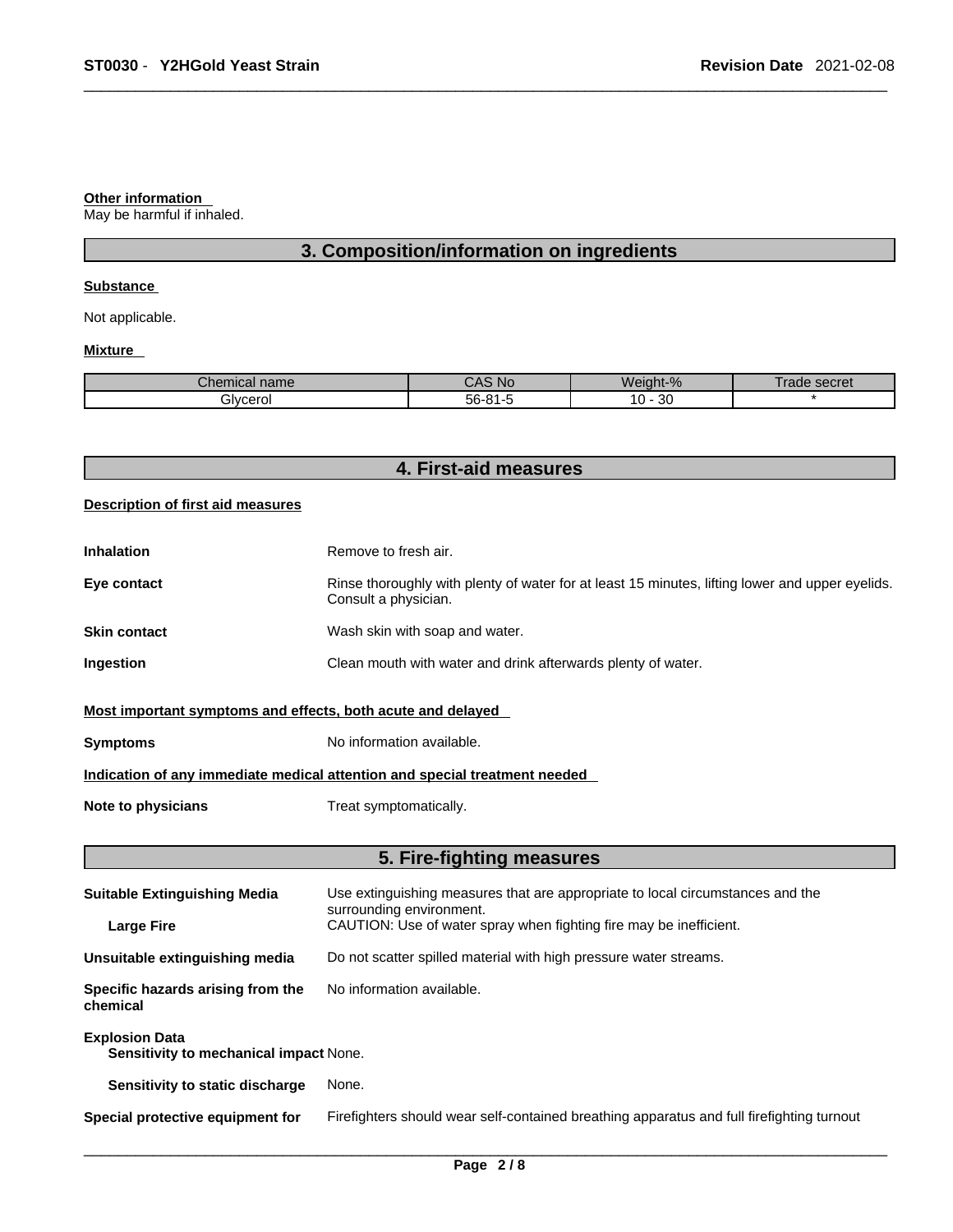fire-fighters **gear.** Use personal protection equipment.

#### **6. Accidental release measures**

|  |  | Personal precautions, protective equipment and emergency procedures |  |  |  |
|--|--|---------------------------------------------------------------------|--|--|--|
|  |  |                                                                     |  |  |  |

**Personal precautions** Ensure adequate ventilation.

| Methods and material for containment and cleaning up |                                                       |  |  |
|------------------------------------------------------|-------------------------------------------------------|--|--|
| <b>Methods for containment</b>                       | Prevent further leakage or spillage if safe to do so. |  |  |
| Methods for cleaning up                              | Pick up and transfer to properly labeled containers.  |  |  |

# **7. Handling and storage**

#### **Precautions for safe handling**

**Advice on safe handling** Handle in accordance with good industrial hygiene and safety practice.

#### **Conditions for safe storage, including any incompatibilities**

**Storage Conditions** Keep container tightly closed in a dry and well-ventilated place.

#### **8. Exposure controls/personal protection**

#### **Control parameters**

#### **Exposure Limits**

| Chemical name | <b>ACGIH TLV</b> | <b>OSHA PEL</b>                    | <b>NIOSH</b> |
|---------------|------------------|------------------------------------|--------------|
| Glycerol      |                  | TWA: $15 \text{ mg/m}^3$           |              |
| $56 - 81 - 5$ |                  | TWA: $5 \text{ mg/m}^3$            |              |
|               |                  | (vacated) TWA: $10 \text{ mg/m}^3$ |              |
|               |                  | (vacated) TWA: $5 \text{ mg/m}^3$  |              |

#### **Appropriate engineering controls**

| Showers              |
|----------------------|
| Eyewash stations     |
| Ventilation systems. |
|                      |

#### **Individual protection measures, such as personal protective equipment**

| <b>Eye/face protection</b>    | No special protective equipment required.                                                                                                                                   |
|-------------------------------|-----------------------------------------------------------------------------------------------------------------------------------------------------------------------------|
| Skin and body protection      | No special protective equipment required.                                                                                                                                   |
| <b>Respiratory protection</b> | No protective equipment is needed under normal use conditions. If exposure limits are<br>exceeded or irritation is experienced, ventilation and evacuation may be required. |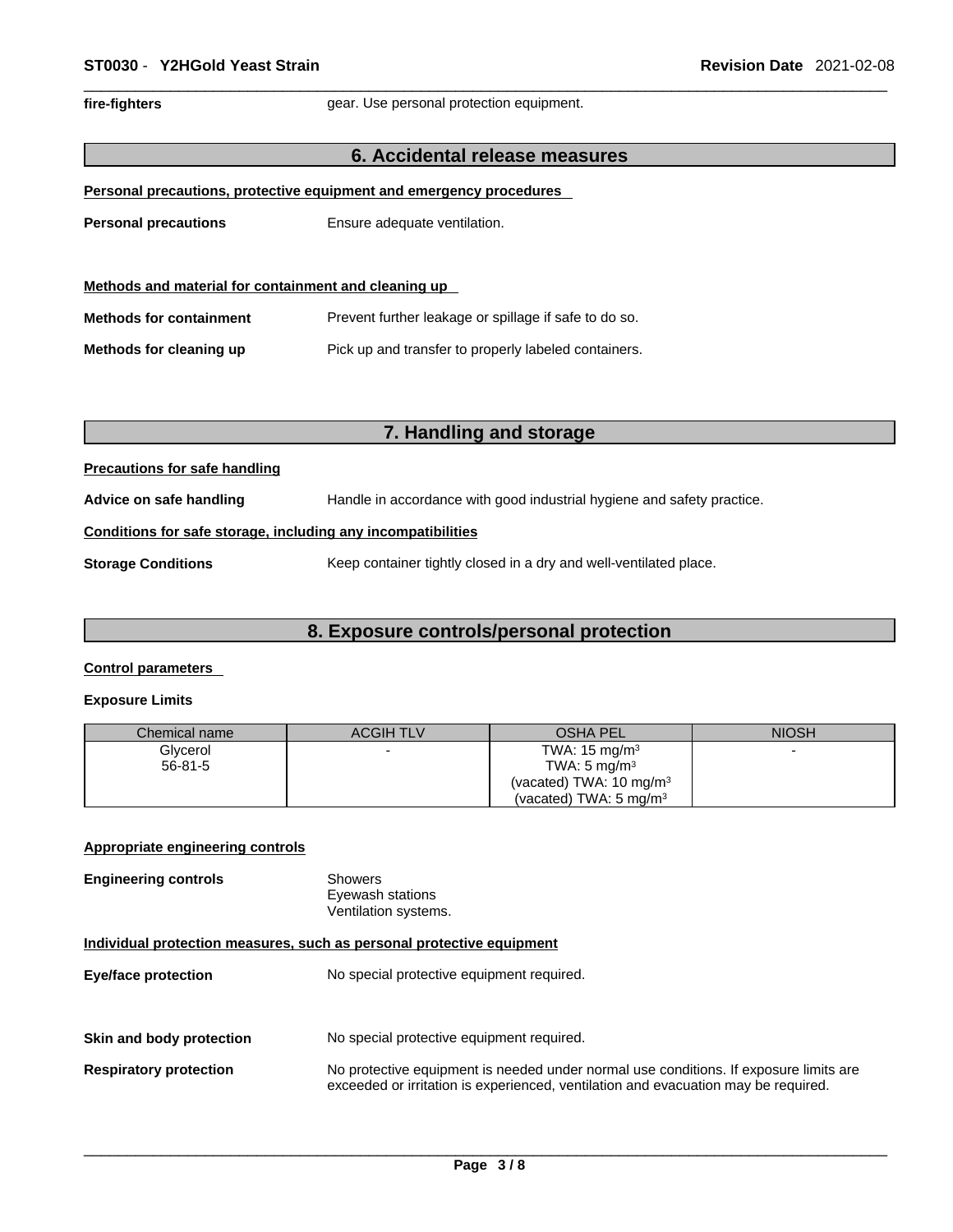**General hygiene considerations** Handle in accordance with good industrial hygiene and safety practice.

## **9. Physical and chemical properties**

| Information on basic physical and chemical properties |                                 |                  |  |
|-------------------------------------------------------|---------------------------------|------------------|--|
| <b>Physical state</b>                                 | Liquid                          |                  |  |
| Appearance                                            | Slurry                          |                  |  |
| Color                                                 | No information available        |                  |  |
| Odor                                                  | Slight                          |                  |  |
| <b>Odor Threshold</b>                                 | No information available        |                  |  |
| <b>Property</b>                                       | Values                          | Remarks • Method |  |
| рH                                                    |                                 | None known       |  |
| Melting point / freezing point                        | No data available               | None known       |  |
| Boiling point/boiling range (°C)                      | No data available               | None known       |  |
| <b>Flash point</b>                                    | No data available               | Open cup         |  |
| <b>Evaporation Rate</b>                               | no data available               | None known       |  |
| Flammability (solid, gas)                             | no data available               | None known       |  |
| <b>Flammability Limit in Air</b>                      |                                 | None known       |  |
| <b>Upper flammability limit:</b>                      | No data available               |                  |  |
| Lower flammability limit:                             | No data available               |                  |  |
| Vapor pressure                                        | no data available               | None known       |  |
| <b>Vapor density</b>                                  | No data available               | None known       |  |
| <b>Relative density</b>                               |                                 | None known       |  |
| <b>Water solubility</b>                               | No data available               | None known       |  |
| Solubility in other solvents                          | no data available               | None known       |  |
| <b>Partition coefficient</b>                          | no data available               | None known       |  |
| <b>Autoignition temperature</b>                       | 392.8 °C / 739<br>°F            | None known       |  |
| <b>Decomposition temperature</b>                      |                                 | None known       |  |
| <b>Kinematic viscosity</b>                            | No data available               | None known       |  |
| <b>Dynamic Viscosity</b>                              | no data available               | None known       |  |
| <b>Other information</b>                              |                                 |                  |  |
| <b>Explosive properties</b>                           | No information available        |                  |  |
| <b>Oxidizing properties</b>                           | No information available        |                  |  |
| Softening point                                       | No information available        |                  |  |
| <b>Molecular Weight</b>                               | No information available        |                  |  |
| <b>VOC Content (%)</b>                                | No information available        |                  |  |
| <b>Liquid Density</b>                                 | No information available        |                  |  |
| <b>Bulk Density</b>                                   | No information available        |                  |  |
|                                                       | 10. Stability and reactivity    |                  |  |
| <b>Reactivity</b>                                     | No information available.       |                  |  |
|                                                       |                                 |                  |  |
| <b>Chemical stability</b>                             | Stable under normal conditions. |                  |  |

| <b>Possibility of hazardous reactions</b> None under normal processing. |                                           |
|-------------------------------------------------------------------------|-------------------------------------------|
| <b>Conditions to Avoid</b>                                              | None known based on information supplied. |
| Incompatible materials                                                  | None known based on information supplied. |

**Hazardous decomposition products** None known based on information supplied.

# **11. Toxicological information**

**Information on likely routes of exposure**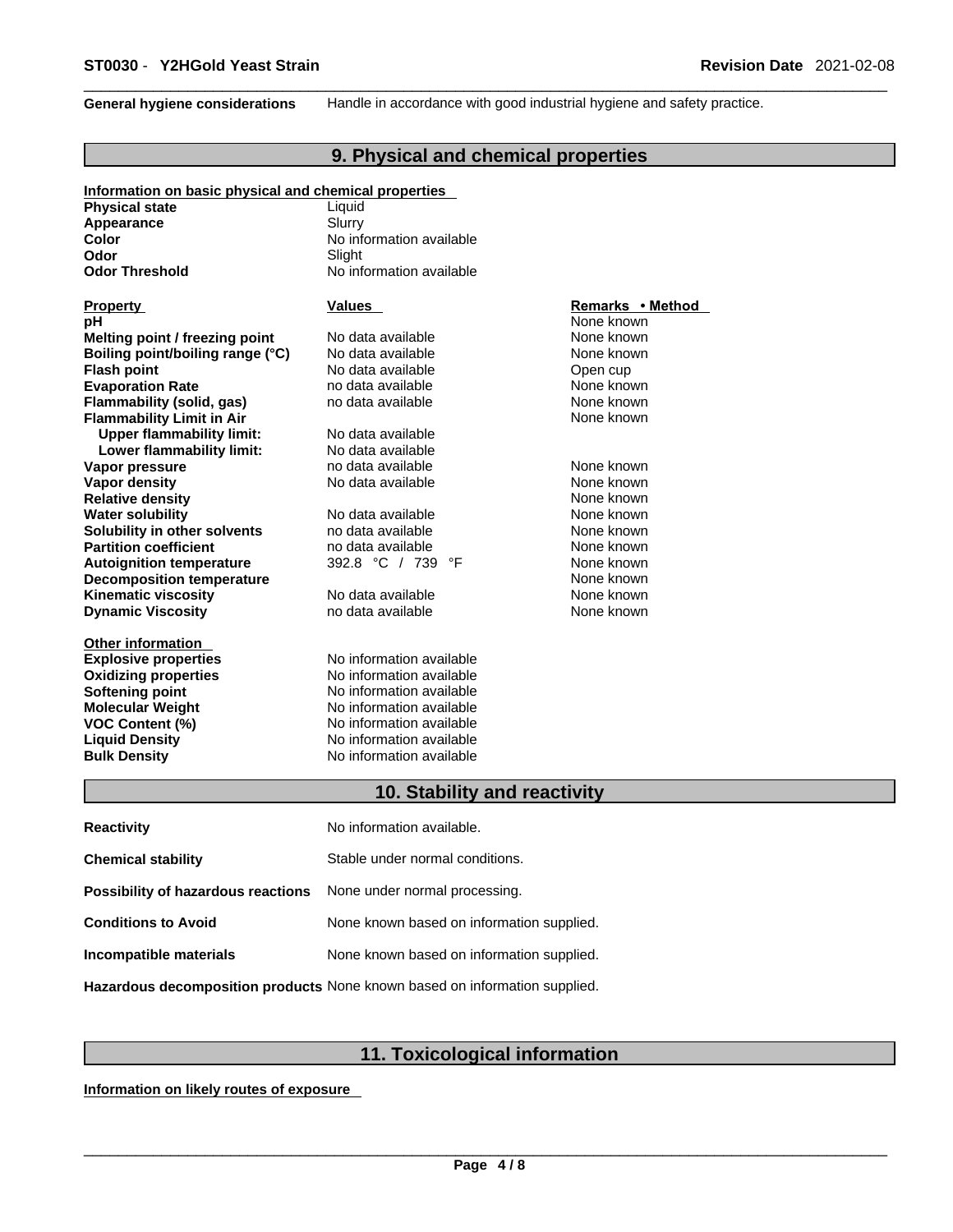| <b>Inhalation</b>   | May be harmful if inhaled.                                        |
|---------------------|-------------------------------------------------------------------|
| Eye contact         | Specific test data for the substance or mixture is not available. |
| <b>Skin contact</b> | Specific test data for the substance or mixture is not available. |
| Ingestion           | Specific test data for the substance or mixture is not available. |
|                     |                                                                   |

**<u>Symptoms related to the physical, chemical and toxicological characteristics</u>** 

**Symptoms** No information available.

**Acute toxicity**

**Numerical measures of toxicity**

#### **The following values are calculated based on chapter 3.1 of the GHS document**

| ATEmix (oral)                 | 49,245.60 mg/kg |
|-------------------------------|-----------------|
| ATEmix (dermal)               | 40,040.00 mg/kg |
| ATEmix (inhalation-dust/mist) | 11.0108 ma/l    |

#### **Component Information**

| Chemical name | Oral LD50          | Dermal LD50       | Inhalation LC50        |
|---------------|--------------------|-------------------|------------------------|
| Glycerol      | Rat<br>12600 mg/kg | Rabbit<br>10 g/kg | Rat ) 4 h<br>2.75 mg/L |
| $56 - 81 - 5$ |                    |                   |                        |

#### **Delayed and immediate effects as well as chronic effects from short and long-term exposure**

| <b>Skin corrosion/irritation</b>  | No information available.               |
|-----------------------------------|-----------------------------------------|
| Serious eye damage/eye irritation | No information available.               |
| Respiratory or skin sensitization | No information available.               |
| Germ cell mutagenicity            | No information available.               |
| Carcinogenicity                   | No information available.               |
| <b>Reproductive toxicity</b>      | No information available.               |
| <b>STOT - single exposure</b>     | No information available.               |
| <b>STOT - repeated exposure</b>   | No information available.               |
| <b>Target organ effects</b>       | Kidney, Respiratory system, Eyes, Skin. |
| <b>Aspiration hazard</b>          | No information available.               |
| Other adverse effects             | No information available.               |
| Interactive effects               | No information available.               |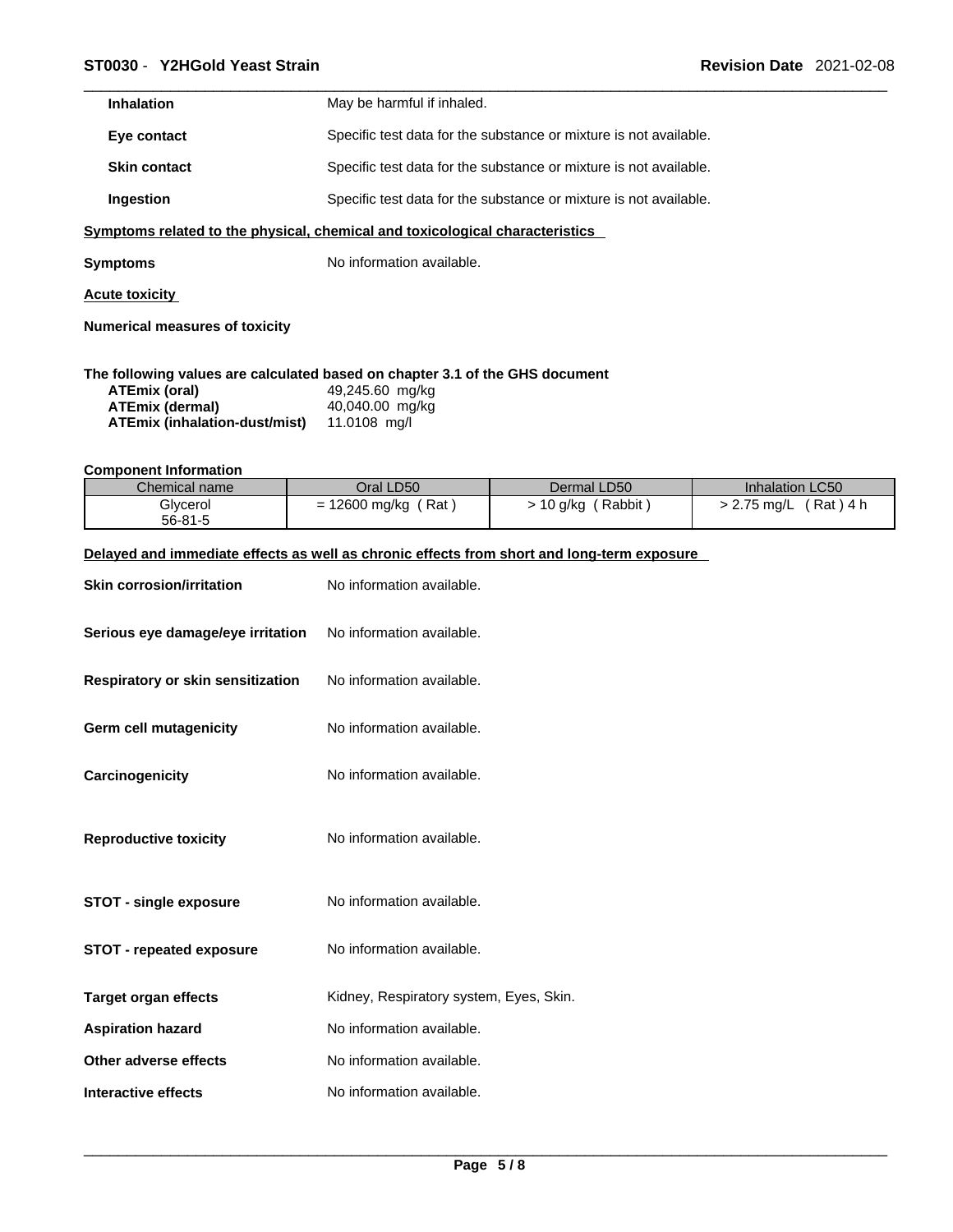# **12. Ecological information**

#### **Ecotoxicity**

| Chemical name             | Algae/aquatic plants | Fish | Toxicity to<br>microorganisms | Crustacea |
|---------------------------|----------------------|------|-------------------------------|-----------|
| Glycerol<br>$56 - 81 - 5$ |                      |      | $\blacksquare$                |           |

**Persistence and degradability** No information available.

**Bioaccumulation** There is no data for this product.

#### **Component Information**

| $\mathcal L$ hemical name $\mathcal L$ | coefficient<br>1.1.1<br><b>Partition</b> |
|----------------------------------------|------------------------------------------|
| Glycerol                               | 7C<br>1. / U                             |
| $56 - 81 - 5$                          |                                          |

**Other adverse effects** No information available.

# **13. Disposal considerations**

| Waste treatment methods                |                                                                                                                    |
|----------------------------------------|--------------------------------------------------------------------------------------------------------------------|
| Waste from residues/unused<br>products | Dispose of in accordance with local regulations. Dispose of waste in accordance with<br>environmental legislation. |
| <b>Contaminated packaging</b>          | Do not reuse empty containers.                                                                                     |

# **14. Transport information**

| <b>DOT</b>  | Not regulated |
|-------------|---------------|
| <b>TDG</b>  | Not regulated |
| <b>MEX</b>  | Not regulated |
| ICAO (air)  | Not regulated |
| IATA        | Not regulated |
| <b>IMDG</b> | Not regulated |
| <b>RID</b>  | Not regulated |
| ADR         | Not regulated |
| ADN         | Not regulated |
|             |               |

# **15. Regulatory information**

#### **International Inventories**

**TSCA** -.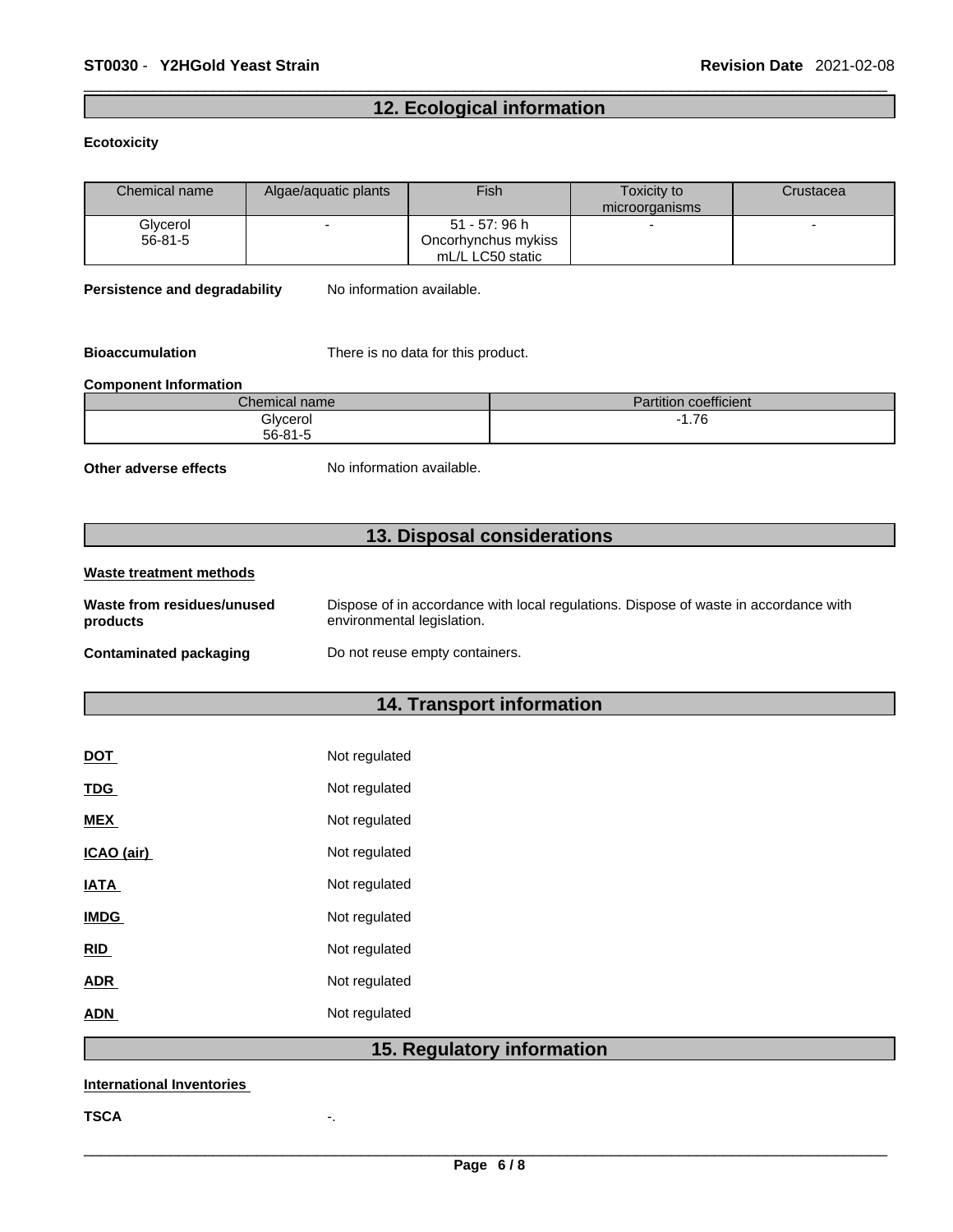\*Contact supplier for details. One or more substances in this product are either not listed on the US TSCA inventory, listed on the confidential US TSCA inventory or are otherwise exempted from inventory listing requirements

| <b>DSL/NDSL</b>      | -. |
|----------------------|----|
| <b>EINECS/ELINCS</b> | ٠. |
| ENCS                 |    |
| IECSC                | ٠  |
| KECL                 |    |
| <b>PICCS</b>         |    |
| <b>AICS</b>          | -. |

 **Legend:** 

 **TSCA** - United States Toxic Substances Control Act Section 8(b) Inventory  **DSL/NDSL** - Canadian Domestic Substances List/Non-Domestic Substances List  **EINECS/ELINCS** - European Inventory of Existing Chemical Substances/European List of Notified Chemical Substances  **ENCS** - Japan Existing and New Chemical Substances  **IECSC** - China Inventory of Existing Chemical Substances  **KECL** - Korean Existing and Evaluated Chemical Substances  **PICCS** - Philippines Inventory of Chemicals and Chemical Substances

 **AICS** - Australian Inventory of Chemical Substances

#### **US Federal Regulations**

#### **SARA 313**

Section 313 of Title III of the Superfund Amendments and Reauthorization Act of 1986 (SARA). This product does not contain any chemicals which are subject to the reporting requirements of the Act and Title 40 of the Code of Federal Regulations, Part 372.

#### **SARA 311/312 Hazard Categories**

Should this product meet EPCRA 311/312 Tier reporting criteria at 40 CFR 370, refer to Section 2 of this SDS for appropriate classifications.

#### **CWA (Clean WaterAct)**

This product does not contain any substances regulated as pollutants pursuant to the Clean Water Act (40 CFR 122.21 and 40 CFR 122.42).

#### **CERCLA**

This material, as supplied, does not contain any substances regulated as hazardous substances under the Comprehensive Environmental Response Compensation and Liability Act (CERCLA) (40 CFR 302) or the Superfund Amendments and Reauthorization Act (SARA) (40 CFR 355). There may be specific reporting requirements at the local, regional, or state level pertaining to releases of this material.

#### **US State Regulations**

#### **California Proposition 65**

This product does not contain any Proposition 65 chemicals.

#### **U.S. State Right-to-Know Regulations**

This product does not contain any substances regulated under applicable state right-to-know regulations

### **U.S. EPA Label Information**

### **EPA Pesticide Registration Number** Not applicable

# **16. Other information**